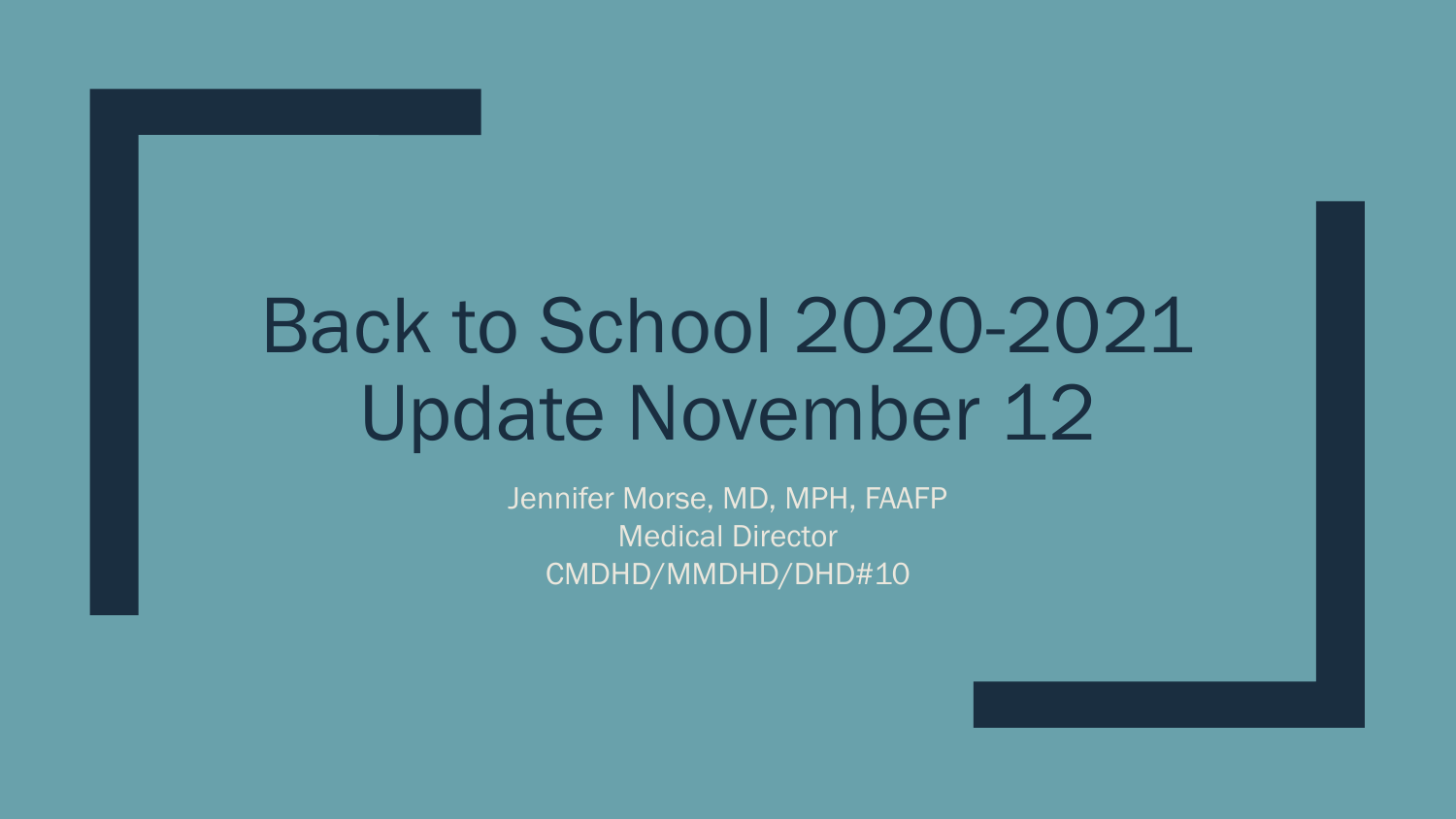## This meeting is for School and Health Department Staff

We have limited time to cover all our topics. The slides and recordings will be available on our websites within 1-3 days.

- <https://www.dhd10.org/coronavirus/>
- [https://www.mmdhd.org/novel](https://www.mmdhd.org/novel-coronavirus/)coronavirus/
- [https://www.cmdhd.org/novel](https://www.cmdhd.org/novel-coronavirus)coronavirus

If you have questions, please send them to:

- For Roscommon, Osceola, Clare, Gladwin, Arenac, Isabella Counties:
	- *[info@cmdhd.org](mailto:info@cmdhd.org)*
- For Missaukee, Crawford, Kalkaska, Wexford, Lake, Mason, Manistee, Oceana, Newaygo, Mecosta Counties

– *[info@dhd10.org](mailto:info@dhd10.org)*

- For Montcalm, Gratiot, Clinton Counties
	- *<https://www.mmdhd.org/contact/>*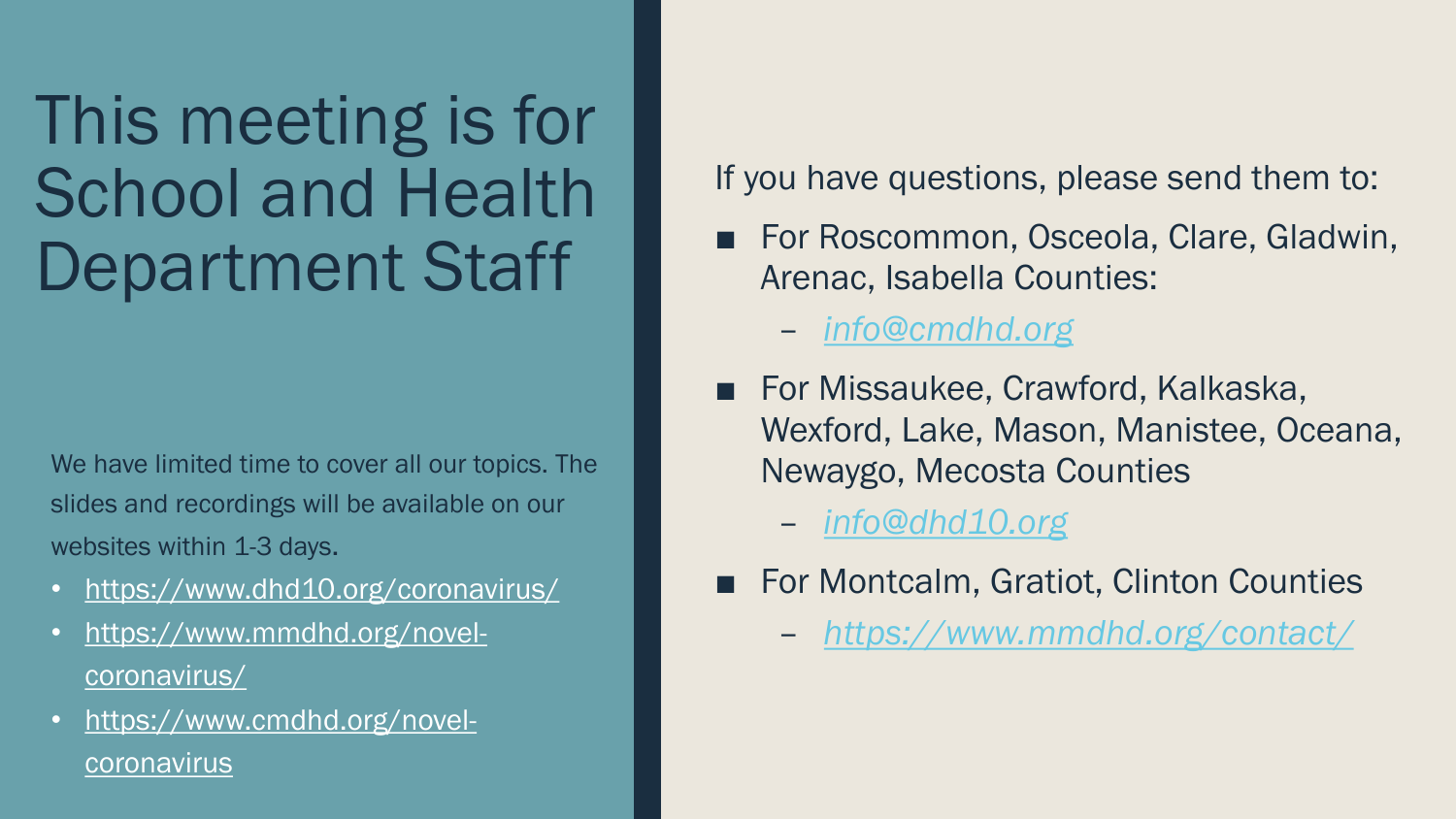Please make sure all needed information is passed to school secretaries, nurses, etc.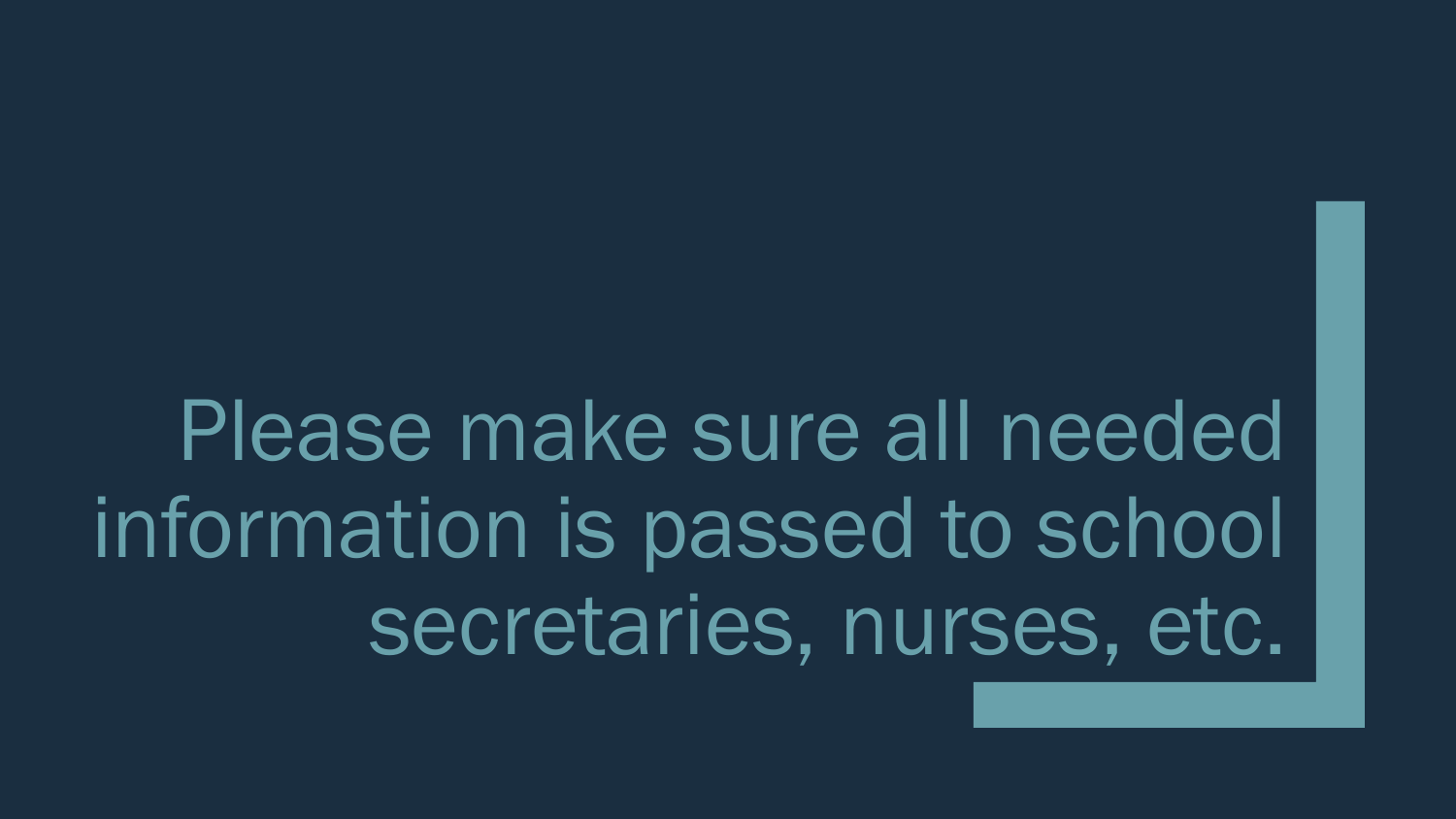**Novel Coronoavirus Confirmed Cases** Michigan - 2020 **Cases by MMWR Weeks** 



MMWR Weeks are assigned by CDC to standardize reporting & end on Saturday

**MMWR Weeks**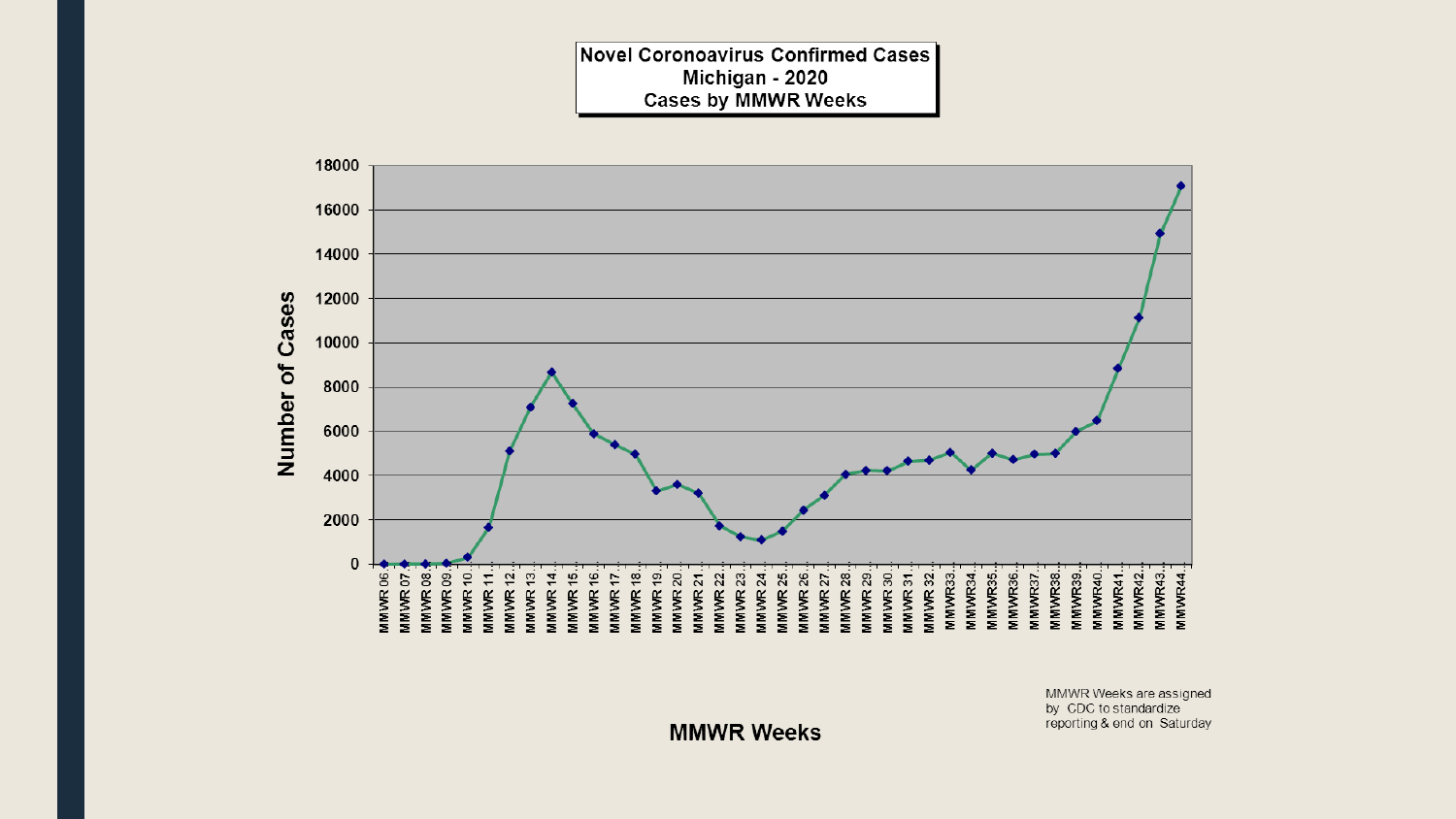#### **Totals of CMDHD, DHD10, MMDHD Districts**



| Dates We Reached The Next 1000 Cases                     |                          |                                                    |                  |  |  |
|----------------------------------------------------------|--------------------------|----------------------------------------------------|------------------|--|--|
| <b>Totals of CMDHD, DHD10, MMDHD</b><br><b>Districts</b> |                          |                                                    |                  |  |  |
| <b>Date</b>                                              | Case<br><b>Increases</b> | Days to<br>Reach<br><b>Next</b><br><b>Thousand</b> | Cases<br>per Day |  |  |
| 14-Mar                                                   | $\overline{O}$           |                                                    |                  |  |  |
| $18$ -Jun                                                | 1000                     | 96                                                 | 10               |  |  |
| $25$ -Jul                                                | 2000                     | 37                                                 | 27               |  |  |
| 2-Sep                                                    | 3000                     | 39                                                 | 26               |  |  |
| 2-Oct                                                    | 4000                     | 30                                                 | 33               |  |  |
| 16-Oct                                                   | 5000                     | 14                                                 | 71               |  |  |
| 24-Oct                                                   | 6000                     | 8                                                  | 125              |  |  |
| 30-Oct                                                   | 7000                     | 6                                                  | 167              |  |  |
| 3-Nov                                                    | 8000                     | $\overline{4}$                                     | 250              |  |  |
| <b>7-Nov</b>                                             | 9000                     | $\overline{4}$                                     | 250              |  |  |
| 10-Nov                                                   | 10000                    | 3                                                  | 333              |  |  |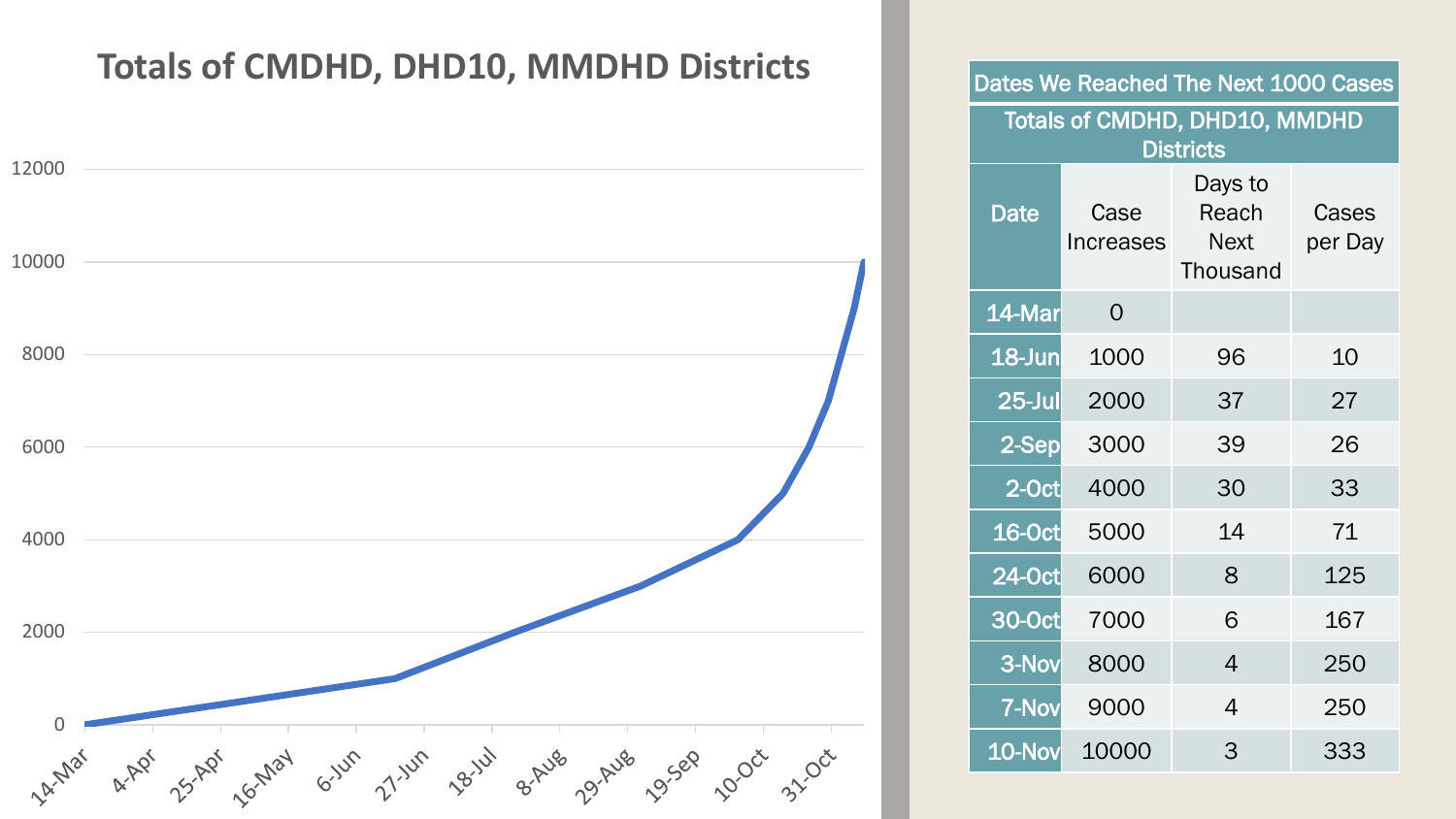#### As of November 9

<https://www.michigan.gov/coronavirus/0,9753,7-406-98159-523641--,00.html>

| <b>Health System/Hospital</b>      | <b>COVID-19 Patients</b> | COVID-19<br><b>Patients in ICU</b> | <b>Bed Occupancy %</b> |
|------------------------------------|--------------------------|------------------------------------|------------------------|
| <b>McLaren</b>                     | 260                      | 66                                 | 75.9%                  |
| Kalkaska Memorial Health Center    | $\overline{0}$           | $\overline{0}$                     | $0.00\%$               |
| MidMichigan Health                 | 63                       | 10                                 | 54%                    |
| <b>Munson Health System</b>        | 45                       | 26                                 | 61%                    |
| <b>Sheridan Community Hospital</b> | $\overline{0}$           | $\overline{0}$                     | 80%                    |
| <b>Sparrow Health System</b>       | 87                       | 11                                 | 64.4%                  |
| Spectrum                           | 247                      | 57                                 | 80.3%                  |
| <b>Statewide Grand Total</b>       | 2,565                    | 536                                | 74%                    |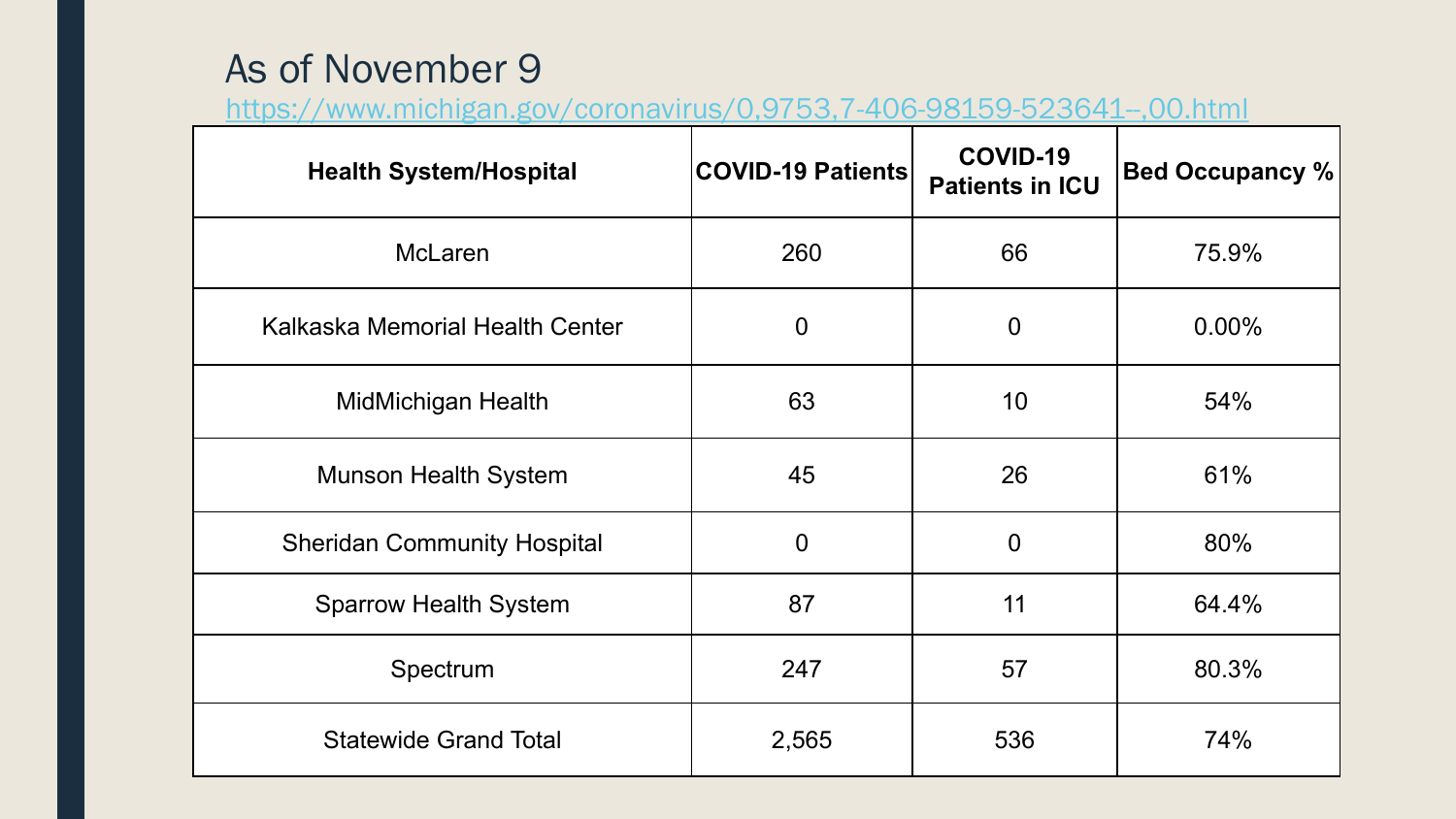### UNOFFICIAL Review of data from the 19 counties last week (cases reported to us from 11/2-11/9)

- Total of 2331 cases (confirmed and probable) in all 19 counties
	- *130 cases (6%) were in people attending or working at/for in-person schools (public or private)*
	- *61 (3% of total cases, 47% of school cases) were in teachers or other staff*
	- *69 (3% of total cases, 53% of school cases) were in students K-12*
- As point of comparison:
	- *On average: 10% of cases in MI occur in kids age 10-19, 5.1% nationally*
- Since last week's meeting, there have been 5 school outbreaks reported in the 19 counties
	- *15 individuals total (outbreaks involved 2, 3, 3, 4, and 3 individuals)*
	- *12% of all school cases*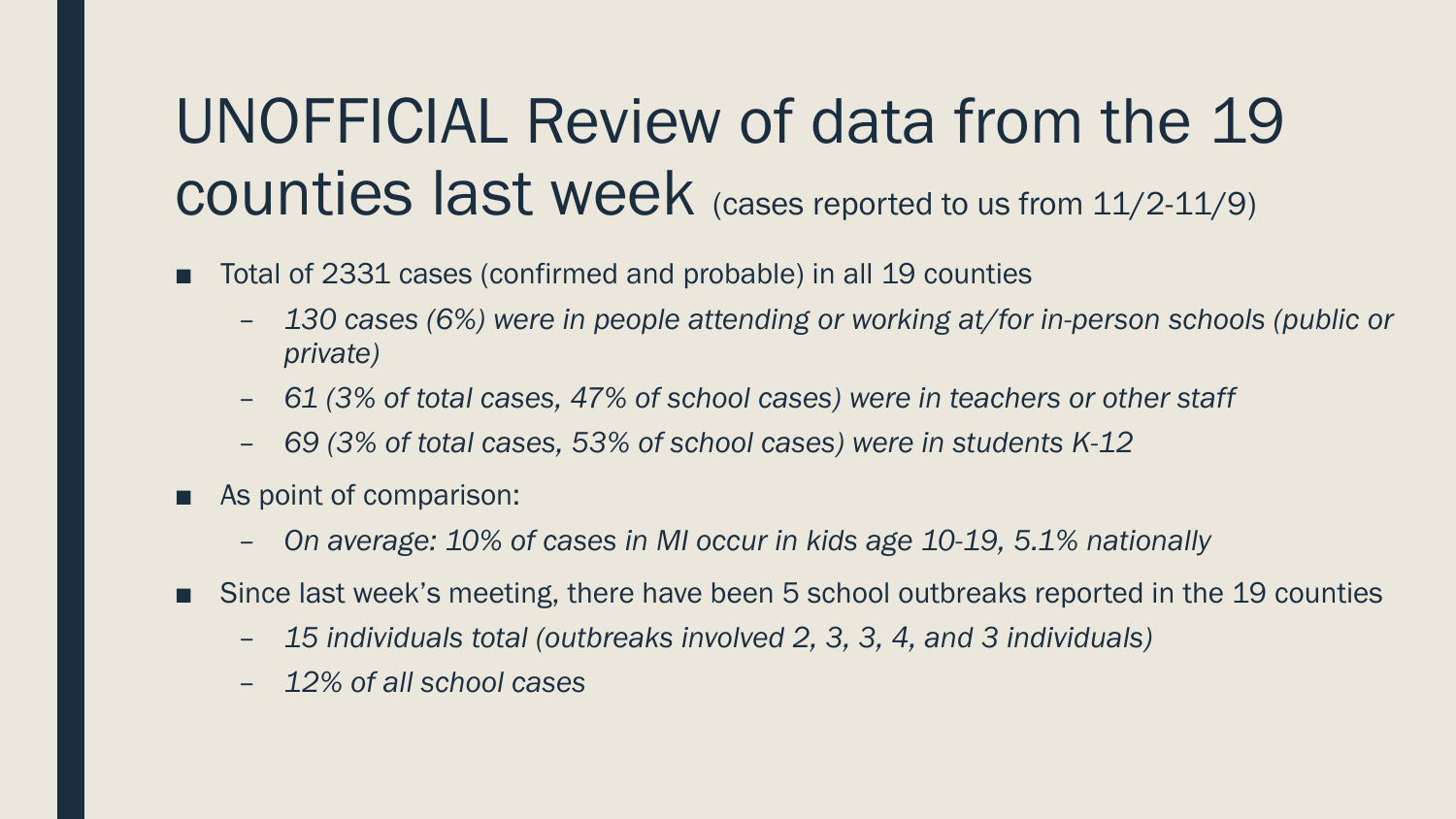# [Review of Data](https://cmdhd.sharepoint.com/:x:/s/PIO/ER3oMf7VPpBNhkFqHlriiW0B6SyK0R9EpJsZFI6DbTQ0Fg?e=4%3AfZ9g0b&at=9&CID=74B2593C-6345-44C3-8E2D-2F24CAE34CC3&wdLOR=c297595DC-37BA-4F8B-99EF-E3A5126C210E)

NOTE: % positive may be falsely high due to under reporting of all negative tests at this time with rapid antigen testing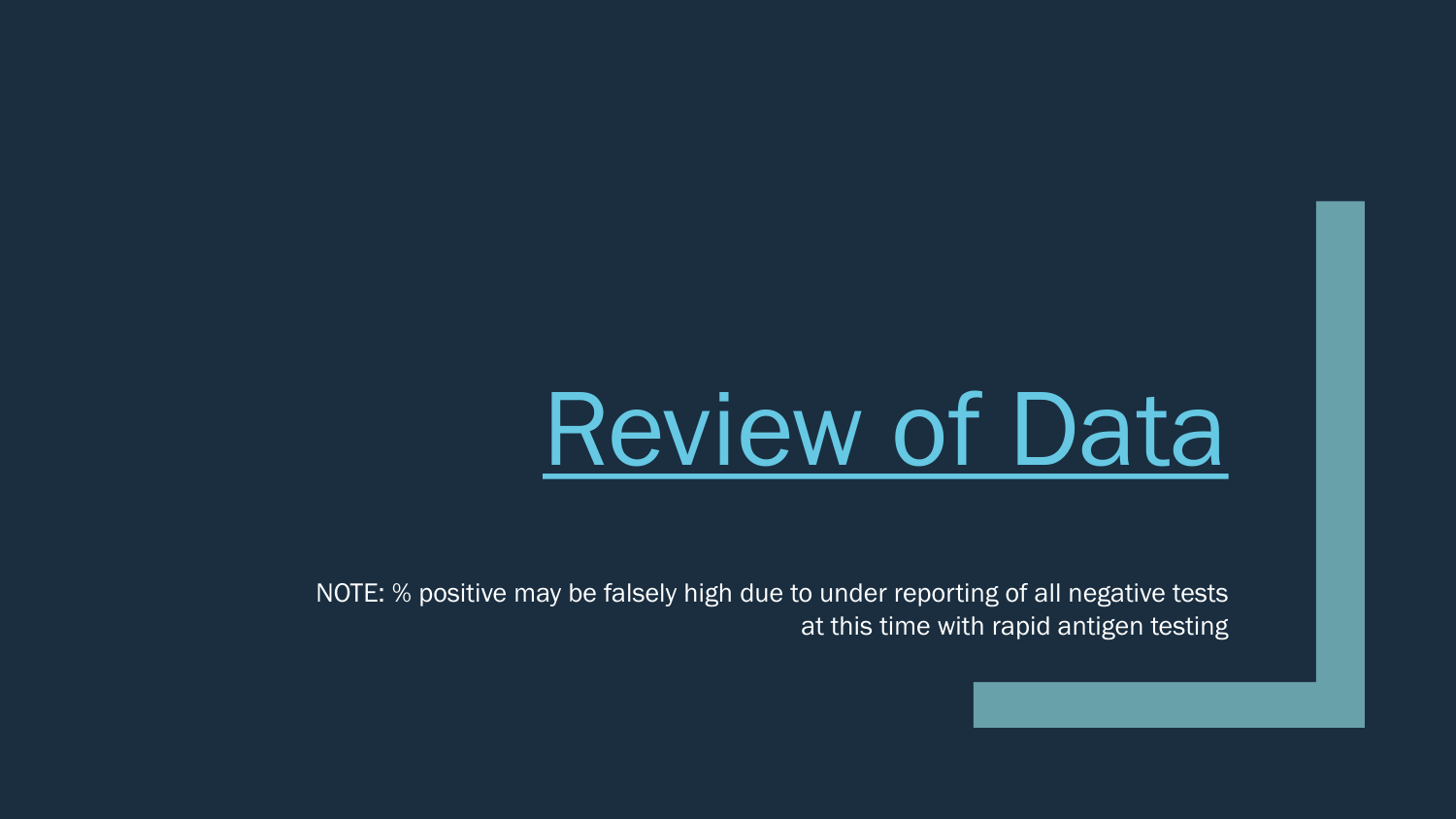#### In Person vs. Remote

- We will continue to evaluate the situation within the schools.
- It appears schools are seeing some cases due to community transmission but very little transmission within the school (i.e., school is not the source of COVID-19 in nearly all cases)
- Therefore, public health opinion stays the same: we won't make any general recommendations to change to remote education
	- *We can have individual discussions as needed*
- HOWEVER, if schools are having excessive disruption due to cases, contact tracing, quarantine of staff/students or facing excess worry from staff/families, they can choose to transition to remote education
- Would suggest trying to keep K-5 (or K-8) in person as long as possible as risks for transmission in younger students is lower and childcare issues/challenges with remote learning are greater with younger students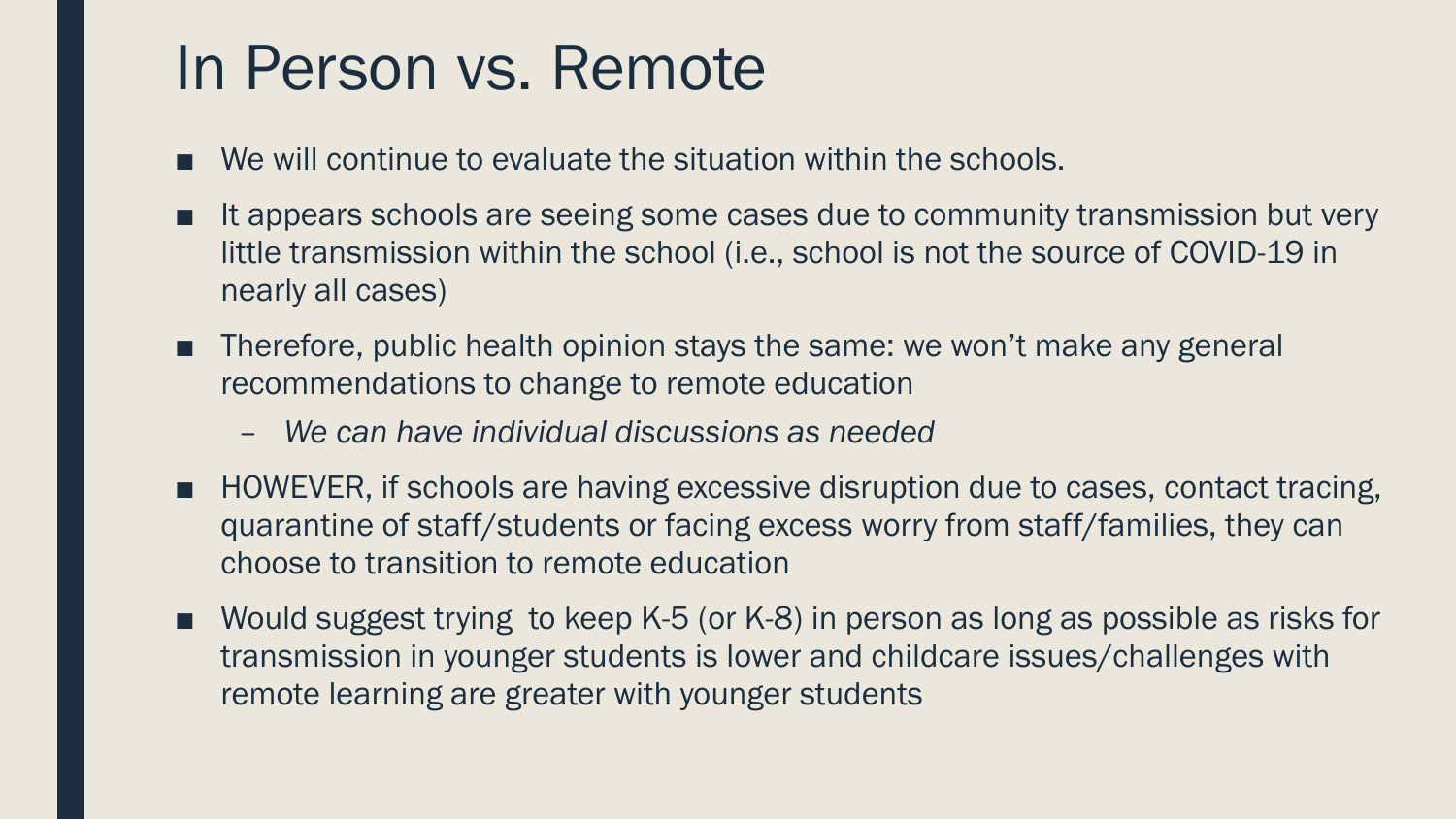### Due to increase in volume…

- We may not be able to respond to calls/questions as quickly
- We/MDHHS are not able to investigate cases and do contact tracing as quickly
- We encourage you to continue to identify close contacts and advise them on quarantine
	- *Editable handout for self-quarantine available [here.](https://vital.box.com/s/z29fum8lgd35jpbr4s5rrfu1zw1cq4gr)*
	- *Good explanations and illustrations of quarantine time using calendars can be found at [www.cdc.gov/coronavirus/2019-ncov/if-you-are](http://www.cdc.gov/coronavirus/2019-ncov/if-you-are-sick/quarantine.html)sick/quarantine.html*
- Use our infographics for your websites/messaging
	- *Available at https://www.dhd10.org/covid-19 infographic-gallery/*

#### If you were notified that you are a close contact to a positive case: 1. Self-quarantine in your home for 14 days and cease any activities that puts others at risk for exposure to COVID-19. <sup>o</sup> Self-quarantine should begin the first full day after the last date of exposure to the positive case.  $\bullet\;$  FOR EXAMPLE: If the last exposure date is 10/20, begin counting quarantine from 10/21 through 11/3. You may then resume normal activities on 11/4. 2. Prevent anyone who does not reside in your household from entering the home 3. Consider getting tested, especially if you develop symptoms of COVID-19, and wear a mask at that time. 4. If you get tested and results are negative, you MUST still complete 14 days of self- quarantine before resuming normal activities. If you were notified that you are positive for COVID-19 1. Communicate & cooperate with DHD#10 staff who will be contacting you to evaluate the situation, provide further guidance, and answer any questions you may have. 2. Notify all your close contacts immediately. <sup>o</sup> A close contact is someone who was within 6 feet of an infected person for a cumulative total of 15 minutes or more over a 24-hour period\* starting from 2 days before illness onset (or 2 days before testing) until the positive person enters isolation. 3. Self-isolate in your home away from other household members for 10 days and cease any activities that put others at risk for exposure to COVID-19. o Prevent anyone who does not reside in your household from entering

- the home. 4. If after 10 days your symptoms have improved, you have not had a fever for 24 hours (without the use of medications), and re-evaluation from has
- occurred, you may return to normal activities.

#### If you have recently been tested for COVID-19:

- 1. Self-isolate in your home as though you have COVID-19.
- <sup>o</sup> Stay away from other household members and cease any activities that put others at risk for exposure to COVID-19.
- <sup>o</sup> Prevent anyone who does not reside in your household from entering the home.
- 2. Begin a list of your close contacts beginning two days prior to symptoms or your COVID-19 test date.
	- <sup>o</sup> A close contact is someone who was within 6 feet of an infected person for a cumulative total of 15 minutes or more over a 24-hour period\* starting from 2 days before illness onset (or 2 days before testing) until the positive person enters isolation.
- 3. If you were tested because you are a close contact to a positive case, you MUST complete 14 days of self-quarantine even if the test is negative. If you were tested because you have symptoms, you may need to complete 10 days of self-isolation even if the test is negative. Please consult your local health care provider or DHD#10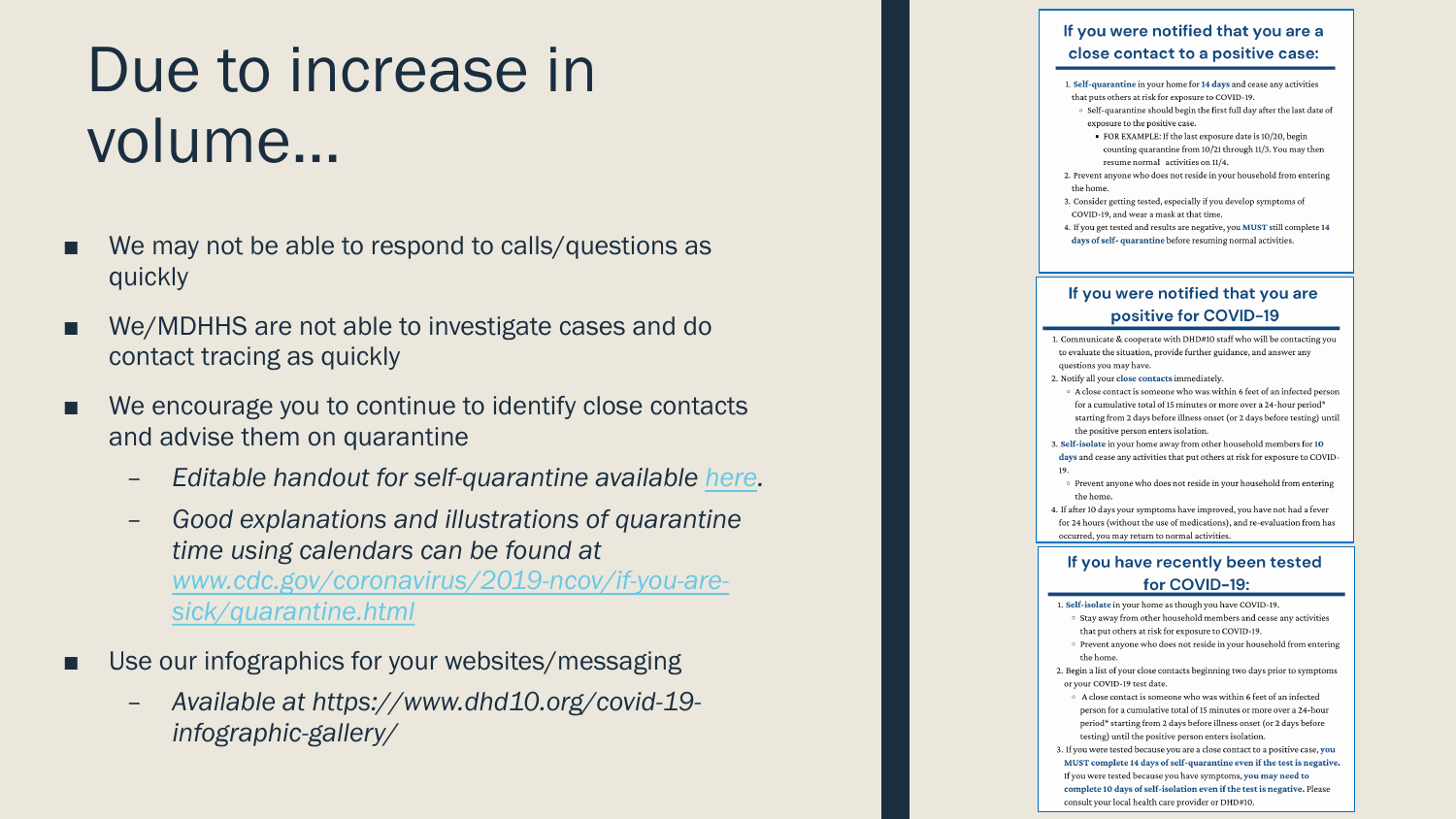#### Due to increase in volume…

- [We encourage you to go to CDC as source of answers \(go to https://www.cdc.gov/coronavirus/2019](https://www.cdc.gov/coronavirus/2019-ncov/faq.html) ncov/faq.html and use search bar to find answers to many of your questions)
	- *Common questions:*
		- A negative COVID-19 test DOES NOT end quarantine before the 14 days due to the unacceptably high false negative rate of available testing. See "I was around someone who [has COVID-19, and my COVID-19 test come back negative. Do I still need to quarantine for 14](https://www.cdc.gov/coronavirus/2019-ncov/faq.html#Testing)  days after I was last exposed?"
		- If a member of a household needs to be in quarantine due to an exposure outside the household (ex.: exposed to COVID-19 positive individual at school or work), only that individual needs to be in quarantine in their household. The other members of the household have no restrictions. See "[What if I have been around someone who was identified as a close contact?](https://www.cdc.gov/coronavirus/2019-ncov/faq.html#Contact-Tracing)
		- If an infected person has recovered and then later is exposed, do they need to quarantine? [See "If an infected person has clinically recovered and then later is identified as a contact of a](https://www.cdc.gov/coronavirus/2019-ncov/hcp/faq.html#Patients-with-Persistent-or-Recurrent-Positive-Tests) new case, do they need to be quarantined?"
		- When You Can be Around Others After You Had or Likely Had COVID-19 (i.e., when isolation ends)<https://www.cdc.gov/coronavirus/2019-ncov/if-you-are-sick/end-home-isolation.html>
		- [Exact definition of a close contact https://www.cdc.gov/coronavirus/2019-ncov/php/contact](https://www.cdc.gov/coronavirus/2019-ncov/php/contact-tracing/contact-tracing-plan/appendix.html)tracing/contact-tracing-plan/appendix.html